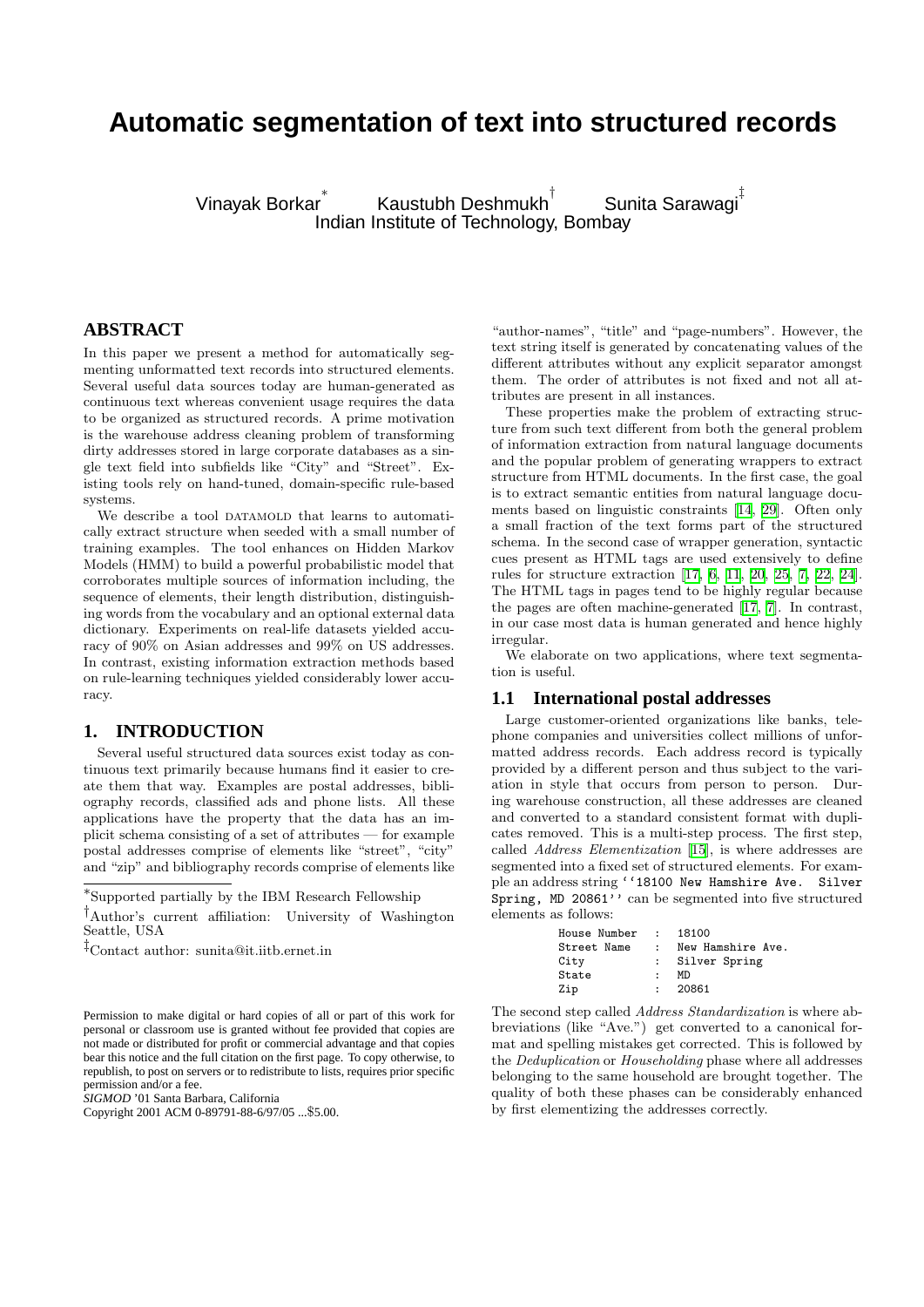| #              | Address text                                         |
|----------------|------------------------------------------------------|
|                | [Segmented address]                                  |
| 0              | M. J Muller, 71, route de Longwy L-4750 PETANGE      |
|                | recipient: M. J Muller [House#: 71,]                 |
|                | Street: route de Longwy [Zip: L-4750] [city:PETANGE] |
| 1              | Viale Europa, 22 00144-ROMA RM                       |
|                | Street: Viale Europa, [House#: 22] [City: ROMA]      |
|                | [Province: RM] [Zip: 00144-]                         |
| $\overline{2}$ | 7D-Brijdham Bangur Nagar Goregaon (W) Bombay 400 090 |
|                | [House#: 7D-] [Building: Brijdham]                   |
|                | [Colony: Bangur Nagar] [Area: Goregaon (W)]          |
|                | City: Bombay] [Zip: 400 090]                         |
| 3              | 18100 New Hamshire Ave. Silver Spring, MD 20861      |
|                | [House#: 18100], [Street: New Hamshire Ave.],        |
|                | [City: Silver Spring,], [State: MD], [Zip: 20861]    |

<span id="page-1-0"></span>Table 1: Sample addresses from different countries. The first line shows the unformatted address and the second line shows the address broken into its elements

Existing commercial tools[[10\]](#page-11-11) rely on hand-written rules coupled with a massive database of cities, states and zip codes. These methods work for the region they are developed and do not extend to other domains. A lot of manual work has to be performed in rewriting these rules when shifting domains. Postal addresses in different parts of the world often have drastically different structures. In some countries zip codes are five digit numbers whereas in others they are allowed to have strings. In Table [1](#page-1-0) we show some example addresses<sup>[1](#page-1-1)</sup> along with their elementized forms from different regions of the world. Not only do address formats differ from country to country, even within a city, addresses can have widely different formats. The problem is more challenging in large developing countries that do not follow the templatized western address schemes. There is no uniform numbering of buildings, the reliance on ad hoc descriptive landmarks is common, state abbreviations are not standardized, spelling mistakes are rampant and zip codes optional. Given the wide variety of patterns, it is clear that manual rule-based tools will not scale with the expanding globalization of business.

In spite of the commercial importance of this problem and the challenges it offers, research in the area has been limited because researchers view this as a largely labor-intensive task. One exception is the merge/purge problem for deduplicating address records[[12,](#page-11-12) [23](#page-11-13)]. We believe and show in the paper that address elementization is another problem that can benefit from principled research.

## **1.2 Bibliography records**

A second motivating example is cleaning bibliographic records for the construction of citation indices like Cite-seer<sup>[2](#page-1-2)</sup> [\[19](#page-11-14)]. This requires extracting from the end of each research paper, the list of references and matching each reference to a database of entries. References appear in different formats in different documents. As an example, we show in the table below the various forms in which the classical "Selinger, Query optimization" paper is referred [3](#page-1-3) .

- 1. McGraw-Hill. Selinger, P.; Astrahan, M.; Chamberlin, D.; Lorie, R.; and Price, T. 1979. Access path selection in a relational database management system. In SIGMOD '79.
- 2. In VLDB-96, 251–262. Selinger, P.; Astrahan, M.; Chamberlin, D.; Lorie, R.; and Price, T. 1979. Access path selection in a relational database management system. In SIGMOD '79.
- 3. Patricia G. Selinger, et al. Access path selection in a relational database management system. In Proceedings of the ACM SIGMOD Conference, pages 23–34, 1979.
- 4. Access path selection in a relational database management system. In Proc. of the ACM SIG-MOD Conf. on Management of Data, pages 23#34, Boston, USA, May 1979.
- 5. Price #1979#. #Access path selection in a relational database management system," ACM SIG-MOD International Conf. on Management of Data, pp. 23#34., 1979.
- 6. SIAM Journal of Computing, 17(6):1253–1262. Selinger, G., Astrahan, M., Chamberlin, D., Lorie, R., and Price, T. (1979). Access Path Selection in a Relational Database Management System. In Proceedings of the ACM SIGMOD International Conference on Management of Data, pages 23–34.
- 7. Selinger et al. Access Path Selection in a Relational Database System." In Proceedings of the ACM SIG-MOD International Conference on the Management of Data, 1979.

Existing methods for matching records rely on rule-based, manual heuristics. The matching algorithm can be made more robust after individual fields are extracted as observed by the authors of Citeseer in [\[19](#page-11-14)]:

"While CiteSeer's current algorithm is sufficient for practical use, it could be improved in many ways. For example, the use of machine learning techniques and probabilistic estimation based on training sets of known bibliographic data may boost performance."

The Selinger paper Citeseer had 283 total references. Citeseer wrongly classified them as thirteen different papers, seven of which are shown in the above list. They indeed appear very different overall. However, a closer examination reveals that in all references the "Title" and "Year" fields are the same and in most at least one author is common. Hence a field level match on Title, Year and Author instead of an approximate record level match would be more accurate. The extracted fields could also enable a better structured search instead of the current record-level search.

The field extraction problem is non-trivial in this case because of the high variance in the structure of the record. Author is not the first field in all cases. The year field appears within parenthesis for some, at the end for others. Comma separates some fields but comma is also used to separate last names from first names. A dot usually appears at the end of title but also appears after abbreviations. Several fields like location, month and page-numbers are optional.

# **1.3 Our Approach**

We have developed a tool DATAMOLD for automatically segmenting such data starting from a small seed set of example segmented records. The core of DATAMOLD is a powerful statistical technique called Hidden Markov Modeling (HMM).

<span id="page-1-1"></span> $1$ obtained from [http://bitboost.com/ref/](http://bitboost.com/ref/international-address-formats.html) [international-address-formats.html](http://bitboost.com/ref/international-address-formats.html), November 2000  $^2$ <http://citeseer.nj.nec.com/cs>,  $\rm Nov~2000$ 

<span id="page-1-3"></span><span id="page-1-2"></span><sup>3</sup>Obtained from Citeseer by searching for "Access and Path and Selection and Relational" (October 2000)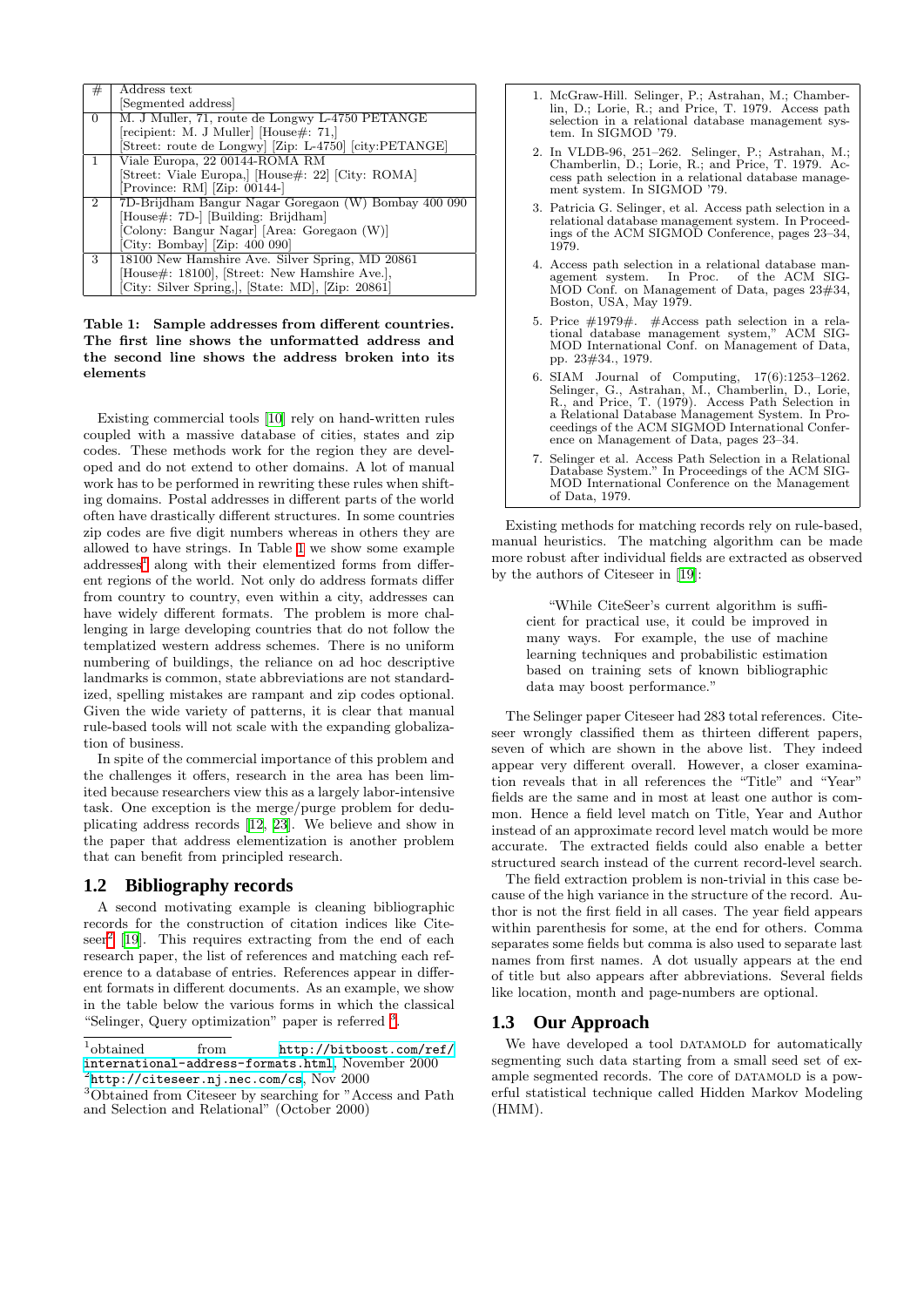## <span id="page-2-2"></span>*1.3.1 Hidden Markov Models*

A Hidden Markov Model (HMM) is a probabilistic finite state automaton [\[26,](#page-11-15) [27](#page-11-16)] comprising of a set of states, a finite dictionary of discrete output symbols, and edges denoting transitions from one state to another. Each edge is associated with a transition probability value. Each state emits one symbol in the dictionary from a probability distribution for that state. There are two special states: a start state and an end state. Beginning from the start state, a HMM generates an output sequence  $O = o_1, o_2, \ldots, o_k$  by making  $k$  transitions from one state to the next until the end state is reached. The  $i^{th}$  symbol  $o_i$  is generated by the  $i<sup>th</sup>$  state based on that state's probability distribution of the dictionary symbols. In general, an output sequence can be generated through multiple paths each with some probability. The sum of these probabilities is the total probability of generating the output sequence. The HMM thus induces a probability distribution on sequences of symbols chosen from a discrete dictionary. The training data helps learn this distribution. During testing, the HMM outputs the most probable state transitions that could have generated an output sequence.

HMMs, while relatively new to the structure extraction task, have been used with much success for speech and handwriting recognition tasks[[27\]](#page-11-16) and for natural language tasks like parts-of-speech tagging [\[16](#page-11-17)]. In spite of the general principles being known, applying it to our text segmentation problem required new enhancements and experimentation & validation on real-life data. We list our main enhancements.

- We developed a nested model for learning the structure of the HMM — the outer HMM captures the sequencing relationship amongst elements and the inner HMMs learn the finer structure within each element. An important design issue in deploying a HMM is choosing the right structure of the model. There is no established method for doing this optimally. Our nested model provides a practical method to search amongst the exponential number of possibilities.
- We introduce the concept of a taxonomy on the symbols (words, numbers, delimiters) appearing in the training sequence and show how to generalize the dictionary of each HMM state to a level that provides the highest accuracy.
- We show how to integrate an external database into the basic HMM model. We propose an optimal modification to the classical Viterbi algorithm (used for finding the most likely path in an HMM) to incorporate relationships imposed by an external database.

The final model after incorporating all the enhancements, provides a powerful segmentation tool that combines information about different aspects of the record, including,

- Characteristic words in each element: The dictionary along with the symbol hierarchy learns characteristic words in each element intuitively capturing patterns of the form "words like street appear in road-names" and "house-numbers usually consist of digits".
- Number of symbols in each element: Sometimes, records can be segmented based on typical lengths of different elements. For example, "title" fields are long whereas "location" names are small. The inner HMMs and the transition probabilities capture this information.



Figure 1: An overview of the working of DATAMOLD.

- <span id="page-2-1"></span>• Partial ordering amongst elements: Most often there is a partial ordering amongst elements: for example, "house number" appears earlier on in the address record than "zipcode". The transition probabilities and the structure of the outer HMM helps learn this information.
- Non-overlapping elements: Our approach attempts to simultaneously identify all the elements of a record. Thus, the different inner HMMs corroborate each other's finding to pick the segmentation that is globally optimal. This is in contrast to systems that extract each element in isolation, for example, as proposed in[[5](#page-11-18), [8\]](#page-11-19).

Experiments on real-life address and bibliography datasets yield very encouraging results. We achieved accuracies of 99.2% on US addresses after training on just 50 instances and 89% on a considerably more complicated Asian address dataset. In contrast, a well-known information extraction method based on rule-learning yielded accuracy of 97% and 50% on the two datasets respectively. On a bibliography dataset the accuracy was 87% (with 100 training instances) with our method and 43% with the rule learning method.

The HMM-based approach thus provides a principled way to combine all the above information to segment data based on the maximization of a single objective function. Most tools proposed recently are rule-based systems [\[1,](#page-11-20) [5,](#page-11-18) [25,](#page-11-6) [17](#page-11-2)] that rely on heuristics to control the order in which rules are fired and extract each element in isolation exploiting only some of the above information. Other advantages with the HMM approach is that it can handle new data robustly, is computationally efficient and is easy for humans to interpret and tweak.

*Outline.* The rest of the paper is organized as follows. In Section [2](#page-2-0) we present a detailed description of DATAMOLD. In Section [3](#page-7-0) we present experimental results. In Section [4](#page-9-0) we present related work and finally conclude in Section [5.](#page-10-0)

# <span id="page-2-0"></span>**2. SEGMENTING TEXT USING DATAMOLD**

In Figure [1](#page-2-1) we present an overview of the working of DATA-MOLD. The input to DATAMOLD is a fixed set of  $E$  elements of the form "House  $\#$ ", "Street" and "City" and a collection of T example addresses that have been segmented into one or more of these elements. We do not assume any fixed ordering amongst the elements nor are all elements required to be present in all addresses. Two other optional inputs to the training process are first, a taxonomy on the syntax of symbols in the training data and second, a database of relationship amongst symbols. The role of these additional information is discussed later in Sections [2.4](#page-5-0) and [2.5.](#page-6-0) DATA-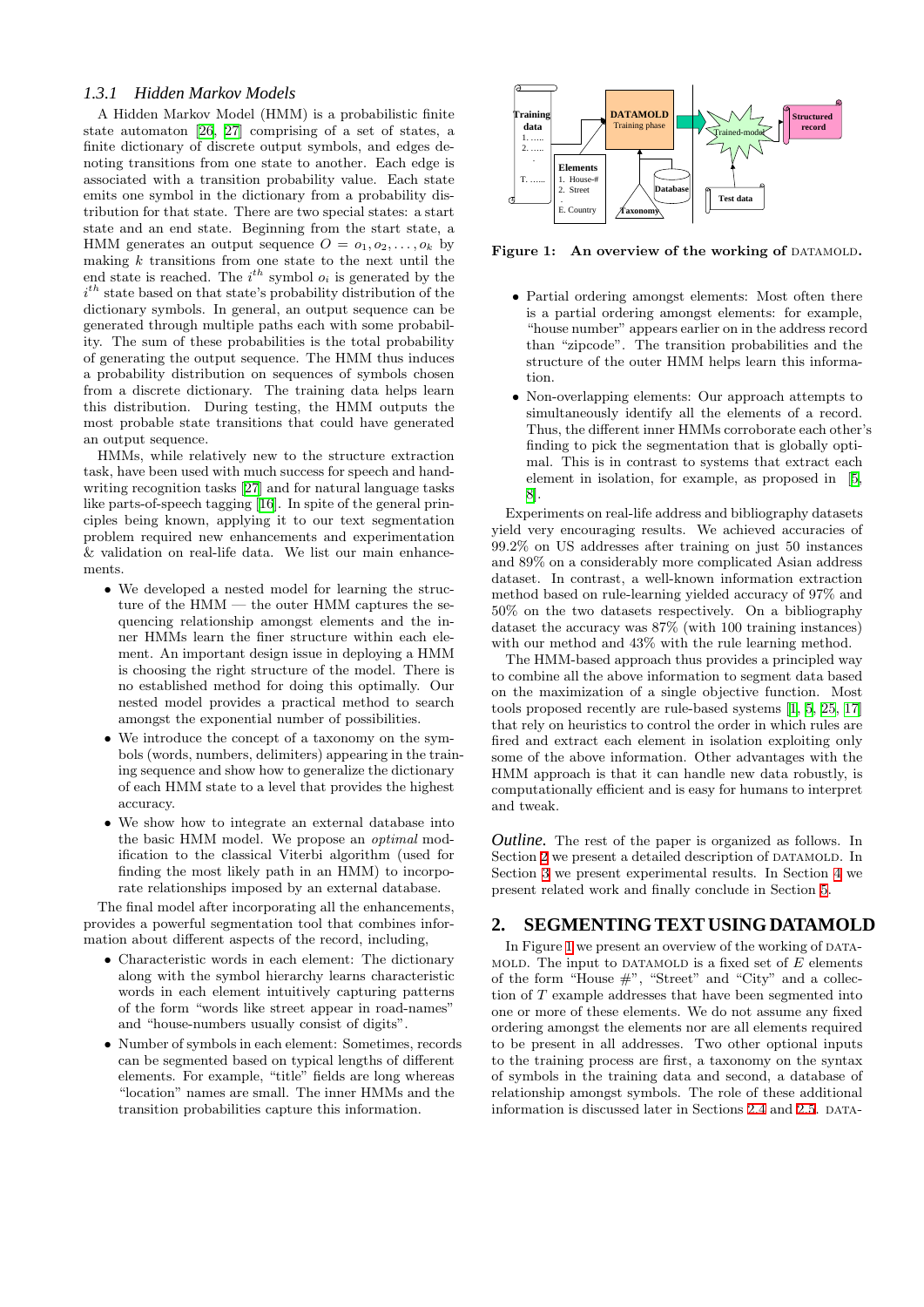

<span id="page-3-0"></span>Figure 2: Structure of a typical naive HMM

mold uses the example segmented records to output a model that when presented with any unseen text segments it into one or more of its constituent elements.

#### **2.1 HMMs for text segmentation**

The basic HMM model as described in Section *[1.3.1](#page-2-2)* consists of:

- a set of  $n$  states,
- $\bullet$  a dictionary of  $m$  output symbols,
- $\bullet$  an  $n \times n$  transition matrix  $A$  where the  $ij^{th}$  element  $a_{ij}$  is the probability of making a transition from state  $i$  to state  $j$ , and
- a  $n \times m$  emission matrix B where entry  $b_{jk}$  denotes the probability of emitting the k-th output symbol in state j.

This basic HMM model needs to be augmented for segmenting free text into the constituent elements. Let  $E$  be the total number of elements into which the text has to be segmented. Each state of the HMM is marked with exactly one of these E elements, although more than one state could be marked with the same element. The training data consists of a sequence of element-symbol pairs. This imposes the restriction that for each pair  $\langle e, s \rangle$  the symbol s can only be emitted from a state marked with element e.

In Figure [2](#page-3-0) we show a typical HMM for address segmentation. The number of states  $n$  is 10 and the edge labels depict the state transition probabilities (A Matrix). For example, the probability of an address beginning with House Number is 0.92 and that of seeing a City after Road is 0.22. The dictionary and the emission probabilities are not shown for compactness.

*Training a HMM.* The parameters of the HMM comprising of the number of states  $n$ , the set of symbols in the dictionary  $m$ , the edge transition matrix  $A$  and the emission probability matrix B are learnt from training data. The training of an HMM has two phases. In the first phase we choose the structure of the HMM, that is, the number of states  $n$  and edges amongst states and train the dictionary. Normally, training the dictionary is easy, it is just the union all words, digits and delimiters appearing in the training data. In Section [2.4](#page-5-0) we present further refinements on the dictionary. In the second phase we learn the transition and emission probabilities assuming a fixed structure of the HMM. We first concentrate on this phase in Section [2.2](#page-3-1) and discuss structure learning in Section [2.3](#page-4-0).

*Using the HMM for testing.* Given an output symbol sequence  $O = o_1, o_2, \ldots, o_k$ , we want to associate each symbol with an element. Since each state in the HMM is associated

with exactly one element, we associate each symbol with the state that emitted the symbol. Hence we need to find a path of length  $k$  from the start state to the end state, such that the  $i^{th}$  symbol  $o_i$  is emitted by the  $i^{th}$  state in the path. In general, an output sequence can be generated through multiple paths each with some probability. We assume the Viterbi approximation and say that the path having the highest probability is the one which generated the output sequence. Given  $n$  states and a sequence of length k, there can be  $O(k^n)$  possible paths that the sequence can go through. This exponential complexity is cut down to  $O(kn^2)$  by the famous dynamic programming-based Viterbi  $Algorithm [27]$  $Algorithm [27]$ . Readers familiar with the algorithm can skip the next section.

#### <span id="page-3-2"></span>*2.1.1 The Viterbi algorithm*

Given an output sequence  $O = o_1, o_2, \ldots, o_k$  of length k and an HMM having  $n$  states, we want to find out the most probable state sequence from the start state to the end state which generates O.

Let 0 and  $n + 1$  denote the special start and end states.

Let  $v_s(i)$  be the probability of the most probable path for the prefix  $o_1, o_2, \ldots o_i$  of O that ends with state s.

We begin at the start state labeled 0. Thus, initially

$$
v_0(0) = 1, v_k(0) = 0, k \neq 0
$$

Subsequent values are found using the following recursive formulation:

<span id="page-3-3"></span>
$$
v_s(i) = b_s(o_i) \max_{1 \le r \le n} \{ a_{rs} v_r(i-1) \}, \quad 1 \le s \le n, \ 1 \le i \le k \quad (1)
$$

where  $b_s(o_i)$  is the probability of emitting the *i*-th symbol  $o_i$  at state s and  $a_{rs}$  is the transition probability from state r to state s. The maximum is taken over all states of the HMM.

The probability of the most probable path that generates the output sequence  $O$  is given by

$$
v_{n+1} = \max_{1 \le r \le n} a_{r(n+1)} v_r(k)
$$

the actual path can be gotten by storing the argmax at each step. This formulation can be easily implemented as a dynamic programming algorithm running in  $O(kn^2)$  time.

#### <span id="page-3-1"></span>**2.2 Learning transition and emission probabilities**

The goal of the training process is to learn matrices A and B such that the probability of the HMM generating these training sequences is maximized. Each training sequence consists of a series of element-symbol pairs. The structure of the HMM is fixed and each state is marked with one of the E elements. This restricts the states to which the symbols of a training sequence can be mapped. Consider two cases. In the first case, there is exactly one path from the start to the end state for all training sequences. The second case is where there is more than one valid path. All HMM structures we discuss in the paper satisfy the first condition of having a unique path. Hence we do not discuss this case further. In the first case, the transition probabilities can be calculated using the Maximum Likelihood approach on all training sequences. Accordingly, the probability of making a transition from state  $i$  to state  $j$  is the ratio of the number of transitions made from state  $i$  to state  $j$  in the training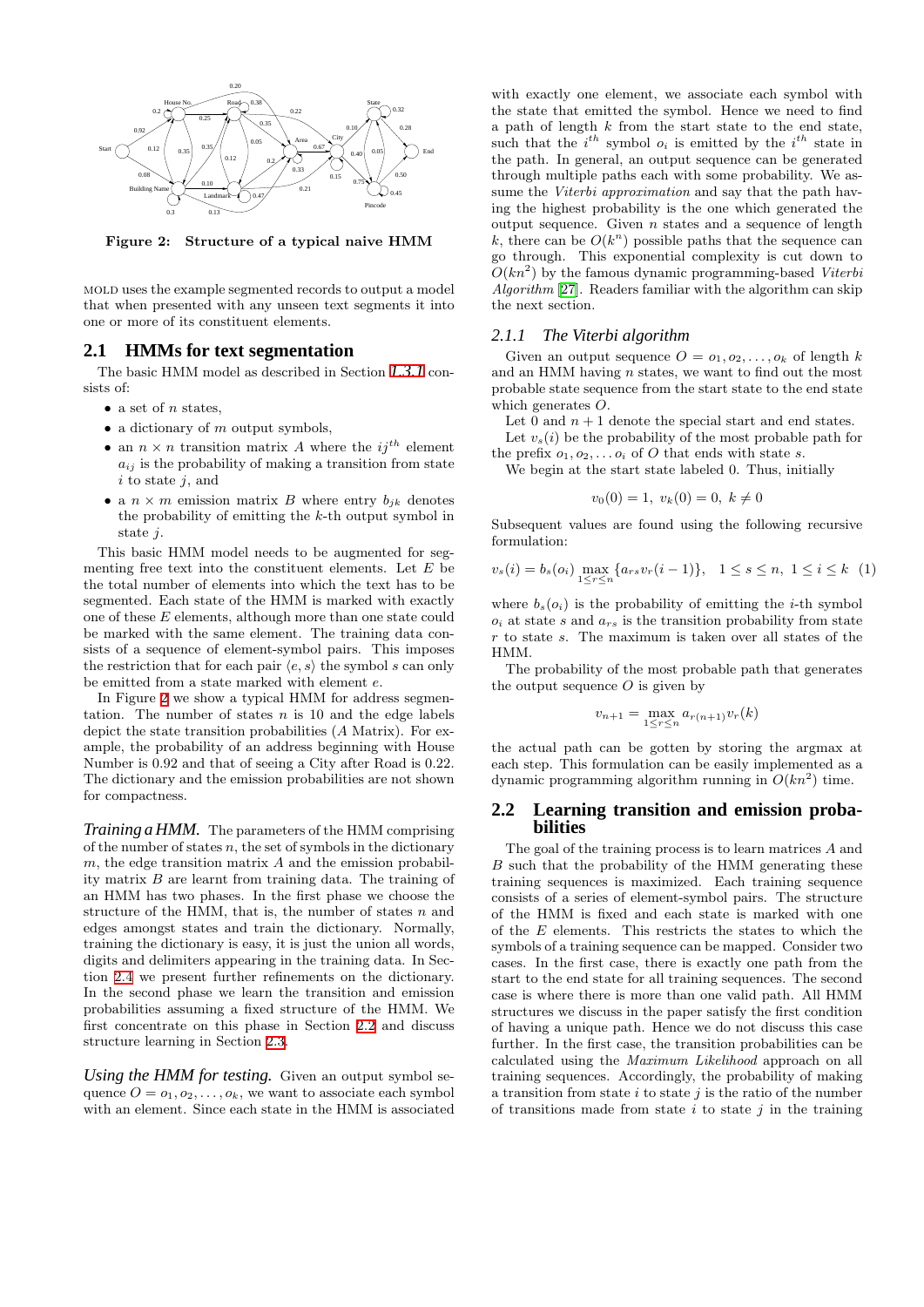data to the total number of transitions made from state i. This can be written as:

$$
a_{ij} = \frac{\text{Number of transitions from state } i \text{ to state } j}{\text{Total number of transitions out of state } i} \quad (2)
$$

The emission probabilities are computed similarly. The probability of emitting symbol  $k$  in state  $j$  is the ratio of the number of times symbol  $k$  was emitted in state  $j$  to the total number of symbols emitted in the state. This can be written as:

$$
b_{jk} = \frac{\text{Number of times the } k\text{-th symbol emitted at state } j}{\text{Total number of symbols emitted at state } j}
$$
\n(3)

Computationally, training the  $A$  and  $B$  matrix involves making a single pass over all input training sequences, mapping each sequence to its unique path in the HMM and adding up the counts for each transition that it makes and output symbol it generates.

*Smoothing.* The above formula for emission probabilities needs to be refined when the training data is insufficient. Often during testing we encounter words that have not been seen during training. The above formula will assign a probability of zero for such symbols causing the final probability to be zero irrespective of the probability values elsewhere in the path. Hence assigning a correct probability to the unknown words is important. The traditional method for smoothing is Laplace smoothing [\[18](#page-11-21)] according to which Equation [3](#page-4-1) will be modified to add one to the numerator and  $m$  to the denominator. Thus, an unseen symbol  $k$ , in state  $j$  will be assigned probability  $\frac{1}{T_j+m}$  where  $T_j$  is the denominator of Equation [3](#page-4-1) and stands for the total number of tokens seen in state j. We found this smoothing method unsuitable in our case. An element like "road name", that during training has seen more distinct words than an element like "Country", is expected to also encounter unseen symbols more frequently during testing. Laplace smoothing does not capture this intuition. We use a method called absolute discounting. In this method we subtract a small value, say  $x$  from the probability of all known  $m_i$  distinct words seen in state j. We then distribute the accumulated probability equality amongst all unknown values. Thus, the probability of an unknown symbol is  $\frac{m_j x}{m-m_j}$  and for a known symbol  $\hat{k}$  is  $b_{jk}-x$  where  $b_{jk}$  is as calculated in Equation [3.](#page-4-1) There is no theory about how to choose the best value of x. We pick x as  $\frac{1}{T_j+m}$ .

#### <span id="page-4-0"></span>**2.3 Learning Structure**

In general, it is difficult to get the optimal number of states in the HMM. We first present a naive model and later present a more elaborate nested model that is used in DATAmold.

#### <span id="page-4-4"></span>*2.3.1 Naive Model*

A naive way to model the HMM is to have as many states as the number of elements  $E$ , and completely connect these  $E$  states. To this we add a start state with transitions from it to every other state, and an end state with transitions to it, from every other state.

In Figure [2](#page-3-0) we presented an example HMM for a typical address dataset of an Asian metropolis. For simplicity, only the important states have been shown. As mentioned earlier, the numbers on the edges represent the corresponding

transition probabilities. The self loops are used to capture elements with more than one token.

This model captures the ordering relationship amongst elements. However, because it has just one state per element, it ignores any sequential relationship amongst words in the same element. For example, most road names end with words like "Road", "Street", or "Avenue". Treating an element as a single state does not capture this structure. Also for country names like "New Zealand" both "New" and "Zealand" will be outputs of the same state. This state will accept "Zealand New" with the same probability as "New Zealand". The other problem is that it learns only a limited kind of distribution on the number of words per element. For example, if 50% elements have one word and the rest 50% have three words each, then the naive model will create a single state with a self loop of probability 0.5. This accepts elements of length  $1, 2, 3...$  k with probability  $\frac{1}{2}, \frac{1}{4}, \frac{1}{8}, \ldots, \frac{1}{2^k}$  respectively. In contrast for the training data the corresponding probabilities are  $\frac{1}{2}$ , 0,  $\frac{1}{2}$ , ..., 0. We overcome these drawbacks in the next model.

#### <span id="page-4-1"></span>*2.3.2 Nested model*

In this model, we have a nested structure of the HMM. Each element has its own inner HMM which captures its internal structure. An outer HMM captures the sequencing relationship amongst elements treating each inner HMM as a single state.

The HMM is learnt in a hierarchical manner in two stages. In the first stage we learn the outer HMM. In this stage, the training data is treated as a sequence of elements ignoring all details of the length of each element and the words it contains. These sequences are used to train the outer HMM.

In the second stage we learn the structure of the inner HMMs. The training data for each element is the sequence of all distinct tokens (word, delimiter, digit) in the element.



<span id="page-4-2"></span>Figure 3: A four length Parallel Path structure



#### <span id="page-4-3"></span>Figure 4: Merging a four state path with a three state path

An element typically has a variable number of tokens. For example, city-names most frequently have one token but sometimes have two or more tokens. We handle such variability automatically by choosing a parallel path structure (Figure [3\)](#page-4-2) for each inner HMMs. In the Figure, the start and end states are dummy nodes to mark the two end points of an element. All records of length one will pass through the first path, length two will go through the second path and so on. The last path captures all records with four or more tokens. We next describe how the structure of the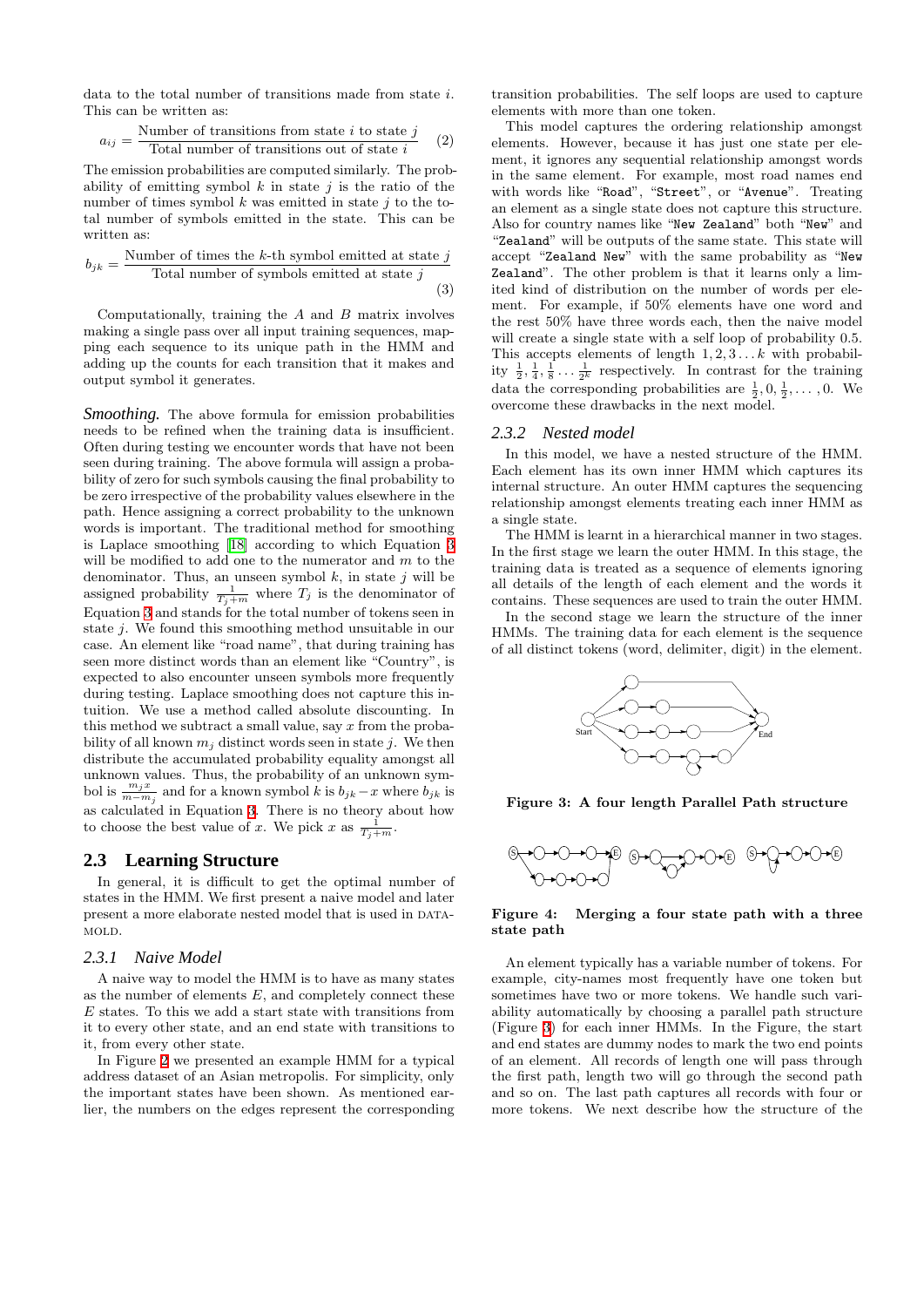

<span id="page-5-1"></span>Figure 5: An example taxonomy on symbols.

HMM in terms of the number of paths and the position of the state with the self loop is chosen from the training data.

Initially, we create as many paths as the number of distinct token counts. This might leave some paths with insufficient training examples resulting in a poorly trained dictionary. We merge such paths to its neighboring path as follows. Starting with the longest path, we merge each path to the next smaller path as long as it improves the objective function described in the next paragraph. Merge of a  $k$  state path to a k−1 state path as shown in the example in Figure [4](#page-4-3) requires us to pick the one state that will not be merged. We try out all possible  $k$  choices of this state and choose the one that gives the best value of the objective function. At the end we pick the largest path and replace any parallel path within it with a self-loop (as shown in the last diagram in Figure [4](#page-4-3)) so that paths longer than the longest path in the training data can be accepted.

*Objective function* . An inner HMM is good if it accepts the part of the symbol sequence belonging to itself and rejects the part not belonging to itself. Therefore, the best inner HMM cannot be found independently for each element. Another subtlety in choosing a good structure for the inner HMM is that, an inner HMM does not need to learn to reject all tokens – only the tokens that belong to an adjacent element.

We therefore learn each inner HMM in conjunction with others that are adjacent to it. Initially, all inner HMMs are unpruned. Starting from one end, we pick the HMM h of the first element and HMMs of all other elements that transition to and from this element. We first attempt to prune h. For this, we truncate the training data to the part that is relevant to all the selected elements. Two paths of HMM  $h$  are merged only if the accuracy of segmenting the training data does not decrease. After pruning  $h$  to the right size, we prune the next inner unpruned HMM that it points to in the same manner and so on.

#### <span id="page-5-0"></span>**2.4 Hierarchical feature selection**

One issue during the training phase is what constitutes the symbols in the dictionary. A reasonable first approach is to treat each distinct word, number or delimiter in the training data as a token. Thus, in the address 18100 New Hamshire Ave. Silver Spring, MD 20861 we have 10 tokens: six words, two numbers and two delimiters "," and ".". Intuitively, though we expect the specific number "18100" to be unimportant as far as we know that it is a number and not a word. Similarly, for the zip code field the specific value "20816" is not important; what matters perhaps is that it is a 5-digit number. How do we automatically make such decisions?

We propose that the features be arranged in a hierarchy. An example taxonomy is shown in Figure [5](#page-5-1) where at the top-



Figure 6: An example HMM to motivate the need for feature selection.

<span id="page-5-2"></span>

<span id="page-5-3"></span>Figure 7: Taxonomy of Figure [5](#page-5-1) after being pruned for best performance.

most level there is no distinction amongst symbols; at the next level they are divided into "Numbers", "Words" and "Delimiters"; "Numbers" are divided based on their length as "3-digit", "5-digit" or any other length numbers; and so on. Such taxonomy is part of a one-time static information input to DATAMOLD. The training data is used to automatically choose the optimum frontier of the taxonomy. Higher levels loose distinctiveness and lower levels are hard to generalize and require more training data. We need a middle ground.

We motivate the need for feature selection through a small HMM in Figure [6](#page-5-2) with three states and a start state and an end state. The dictionary of each state and the associated emission probability is shown in the box above each state. Thus, the dictionary of state 2 has two symbols A and C with non-zero probability 0.7 and 0.2 respectively whereas for state 1 only the three numbers 3, 45 and 66 had nonzero probability.

Each state assigns the same probability of  $\alpha = 0.1$  to unknown symbols. Suppose, if we get a test sequence of the form (90, D). Then, this HMM will assign it to states (2,3) because the emission probability of symbols 90 and D that are unknown to all states will be the same and transition probability of the (2,3) is highest. Intuitively, however we expect digits to be assigned to state 1. Suppose instead through feature selection we transformed all individual numbers to a special token "#" that stood for all digits. Then dictionary of state 1 contains just one symbol " $\#$ " with probability 0.9. Then the probability of the path  $(1.3)$  becomes  $0.4 \times 0.9 \times 0.3 \times 0.1$  that is higher than that of path (2,3) at  $0.6 \times 0.1 \times 1.0 \times 0.1$ . In contrast, if we attempt to convert the symbols  $A, B, C$  to a single symbol " $@$ " denoting all letters, then the dictionary of both states 2 and 3 become the same containing a single symbol "@" with probability 0.9. In this case, we have lost the distinction that in state 2 letter "A" is more likely and in state "3" letter "B" is more likely. In the extreme, if we replace all numbers and letters by the single symbol "All" at the topmost level, then it is like not having a dictionary at all. The best path is chosen based simply on the structure of the HMM and the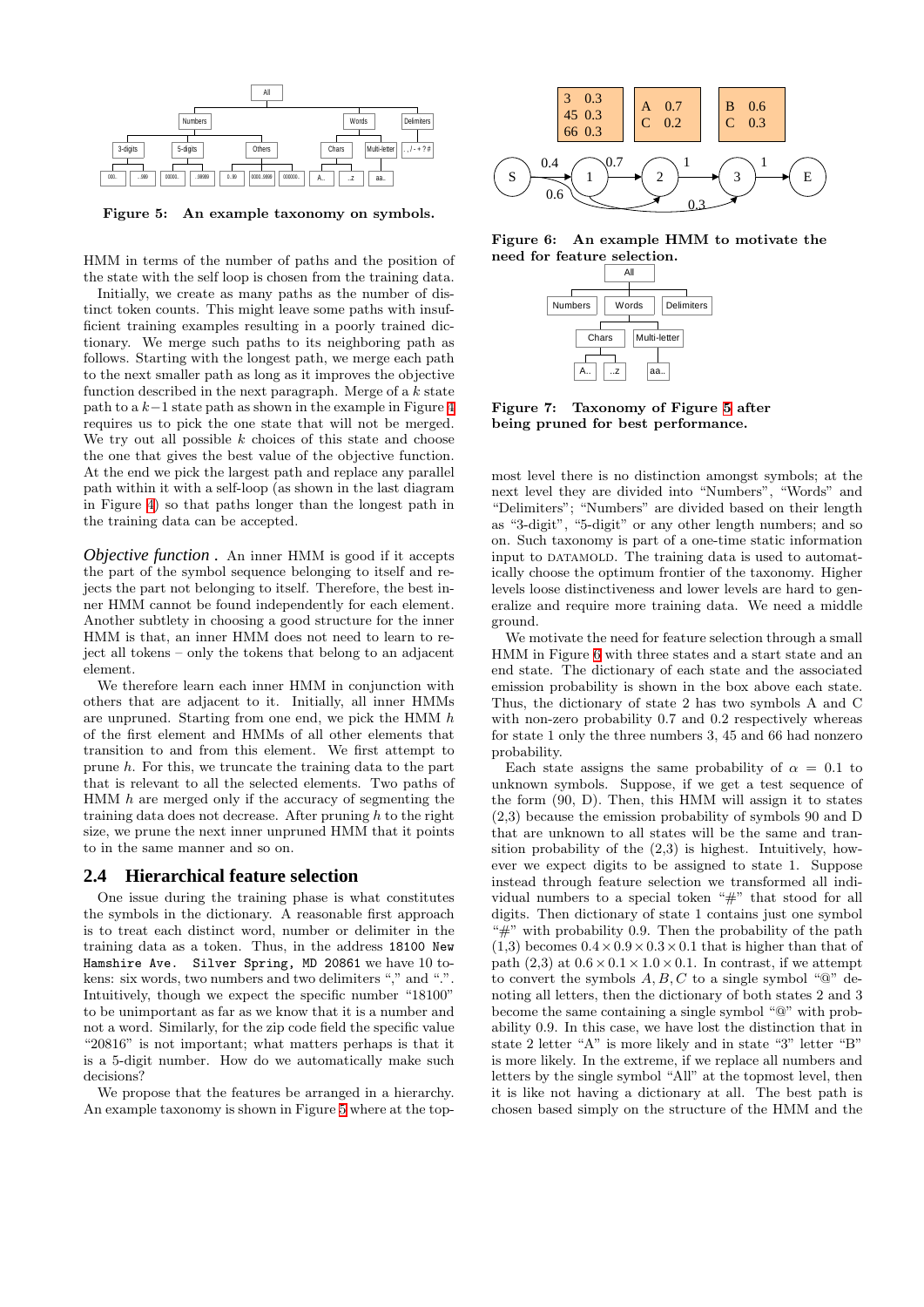edge transition probabilities. In this case all two and three token sequences will be mapped to states  $(2, 3)$  and  $(1, 2, 3)$ respectively.

The above example showed that it helps to generalize symbols in the training data to a higher level in some cases but not always. DATAMOLD uses the following method to choose the right level. The available segmented data is divided into two parts: training and validation. Normally, we set aside one-third of the total data for validation. First we train the dictionary with all symbols at their original detailed level as seen in the training part. Next we use the validation dataset to choose the right level of the taxonomy. The procedure is similar to how decision trees are pruned using cross-validation to avoid overfitting. Starting from the bottom we prune the tree at various levels in turn and check the accuracy on the validation data. The highest accuracy subtree is chosen. This process does not require training data to be scanned again since the higher level dictionaries can be formed from lower level symbols. Thus, each validation step is fast.

In Figure [7](#page-5-3) we show an example frontier that yielded highest accuracy on one of our real-life address datasets for the feature tree of Figure [5](#page-5-1). Thus all individual numbers are converted to a single special token representing numbers. All delimiters are converted to another special symbol and everything else is left as it is. This conversion is done during a preprocessing step on input data sequences.

The feature taxonomy is also used to modify the smoothing method described in Section [2.2](#page-3-1). For unknown symbols, instead of doing absolute discounting over all the symbols in the dictionary, we find the first ancestor with non-zero probability and do absolute discounting over children of that feature. Thus, if we find an unknown symbol say "Fairyland" then we do absolute discounting only over multi-letter words in that state instead of all symbols. This leads to a closer approximation of the unknown probability.

## <span id="page-6-0"></span>**2.5 Integrating a Partial Database**

Sometimes, in addition to the training data we might have a database of richer semantic relationship amongst symbols of different elements. For address data we might have a hierarchical database of countries, the states in each country and the cities in each state. Similarly, for bibliography data, conference names, location and year could be related. Such information constraints the combination of values that are allowed in different elements and could be useful in finding the right assignment of symbols to states. For example, some address formats allow both the state name and country name to be optional. Thus, a city name could be followed by either a state or a country name. Suppose we get an address ending with (C,X) where C has been established to be a city name. If X occurs both in the state and country dictionary, the HMM may not be able to correctly pick the right element. However, this confusion would not arise if we had access to a database that established that country X has a city called C and that state X does not have any city called C.

Incorporating dependency information as implied by hierarchies is hard in HMMs because the output and transition probabilities of a state depends only on that state and is independent of the output symbols of the previous state. The Viterbi algorithm, used for efficiently finding the optimum path of a test sequence through a HMM, crucially relies on

this property in its dynamic programming formulation. In this section, we present a modification of the algorithm for handling the above forms of dependencies.

This part requires an understanding of the Viterbi algorithm as explained in Section *[2.1.1](#page-3-2)*. We present our modification in the following section.

#### *2.5.1 Our modification to Viterbi*

As mentioned in Section *[2.1.1](#page-3-2)*, Viterbi finds the most probable path for a prefix  $o_1, o_2, \ldots, o_i$  of O ending at state s using the following recursive formula.

$$
v_s(i) = b_{s(o_i)} \max_{1 \le r \le n} \{a_{rs}v_r(i-1)\}, \quad 1 \le s \le n, \ 1 \le i \le k
$$

where  $v_s(i)$  is the probability of the most probable path for the prefix ending at state s. We modify the above formulation to restrict exploring paths that are invalid given the database of semantic relationships amongst symbols of different elements. In the modified algorithm, we model these semantic constraints as a pair of symbol-state assignments that are invalid. Suppose at the ith step we find that the assignment  $\langle s, o_i \rangle$  conflicts with an earlier assignment  $\langle s', o_j \rangle$ (for some  $i < i$ ) in the best path from the start state to s. We change Equation [1](#page-3-3) so that instead of taking a max over all states we disallow those that are invalid. We reduce the number of lookups by doing the checks only for the winning value. After finding the max on all states we check if the corresponding path is valid. If not, we take the second highest value, check for its validity and so on until a valid path is found. If all paths to s are invalid than  $v_s(i)$  is 0.

This modification ensures that the path output by Viterbi is valid. Unfortunately, the optimality of the solution is no longer guaranteed. The reason Viterbi works is that the best path for generating the ith output symbol is independent of the exact path from the first to  $(i-1)$ th symbol. We violate this basic assumption — an earlier assignment is affecting later assignments. We propose a second adjustment to ensure optimality in spite of such violations.

If in the Viterbi equation above if the best path to some state r involved an assignment  $\langle s', o_j \rangle$  (for some  $j < i$ ) that conflicted with the  $i^{\bar{t}h}$  assignment  $\langle s, o_i \rangle$ , we re-evaluate  $v_r(i-1)$  while disallowing state s' in the j<sup>th</sup> time step. Call this new value  $v_r(i-1|n_0 c_{rs}(i-1))$  where  $c_{rs}(i-1)$  denotes the state in the best path  $v_r(i-1)$  that conflicts with  $\langle s, o_i \rangle$ .

Thus, the value  $v_s(i)$  is evaluated by taking the maximum over all states whose best paths do not conflict with assignment  $\langle s, o_i \rangle$ . If they do conflict for some state r, we reevaluate a different value  $v_r(i-1|n_0 c_{rs}(i-1))$  and evaluate max over that. Now, equation [1](#page-3-3) changes to

$$
v_s(i) = b_{s(o_i)} \max_{1 \le r \le n} \begin{cases} \n\{a_{rs}v_r(i-1) & \text{if no conflict with } \langle s, o_i \rangle \\
a_{rs}v_r(i-1|\{\text{no } c_{rs}(i-1)\}) & \text{otherwise}\n\end{cases} \tag{4}
$$

In evaluating  $v_r(i-1|\{no\ c_{rs}(i-1)\})$ , some other assignment might be found to be illegal. That is appended to the set of disallowed assignments forming a list of size greater than one.

This modification returns the optimal valid path. Thus, any form of semantic constraint amongst symbols can be enforced. The constraints are closely integrated with the search for the best path in the HMM. This is considerably superior to a decoupled approach where the database lookup to check for validity is performed after the best assignment has been found by the HMM.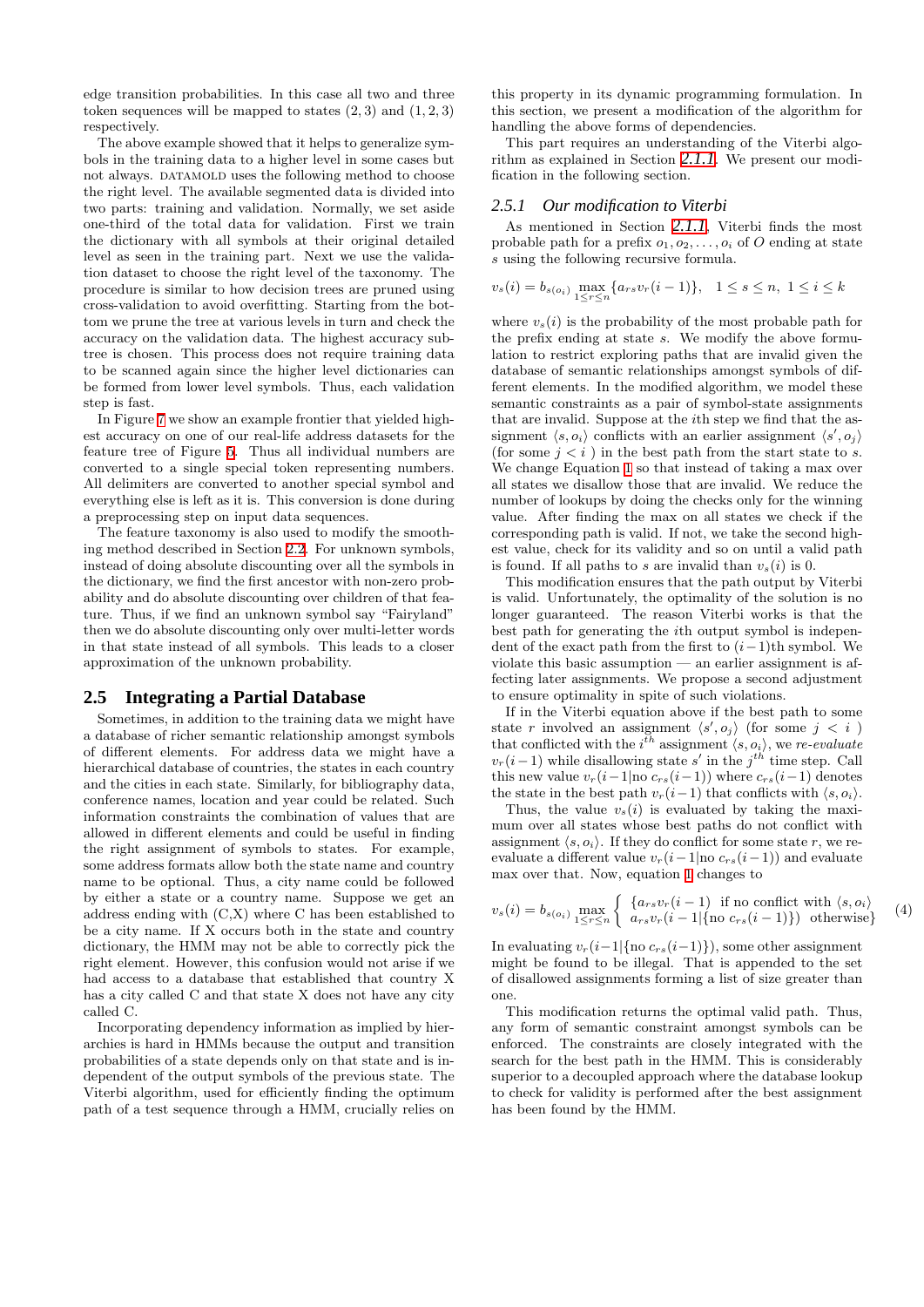| $_{\rm 0}$ ataset | Number of<br>elements $(E)$ | Number of 1<br>training<br>instances | Number of<br>test instances |
|-------------------|-----------------------------|--------------------------------------|-----------------------------|
| US addresses      |                             | 250                                  | 490                         |
| Student address   | 16                          | 650                                  | 1738                        |
| Company address   |                             | 250                                  | 519                         |

<span id="page-7-1"></span>Table 2: Datasets used for the experiments

# <span id="page-7-0"></span>**3. EXPERIMENTAL RESULTS**

We measure the efficacy of the proposed techniques on real-life address datasets and bibliography databases. We compare our results with prior work on information extraction using rule-learning methods. We quantify the benefits of the nested HMM structure and the hierarchical feature selection steps and measure the sensitivity of our results to the number of training instances.

We do not concern much with running time issues. Our Nested HMM contains less than hundred states, so classification time for addresses using Viterbi is very small. The training time is also within practical limits — our largest dataset completed within an hour.

#### **3.1 Datasets**

We consider three different real-life address sources as summarized in Table [2.](#page-7-1)

*US addresses.* The US address dataset consisted of 740 ad-dresses downloaded from an internet yellow-page directory<sup>[4](#page-7-2)</sup>. The addresses were segmented into six elements: House No, Box No. Road Name, City, State, Zip as shown in Figure [8](#page-8-0).

*Student address.* This dataset consisted of 2388 home addresses of students in the author's University . These addresses were partitioned into 16 elements (described in Figure [10\)](#page-8-1) based on the postal format of the country. The addresses in this set do not have the kind of regularity found in US addresses.

*Company address.* This dataset consisted of 769 addresses of customers of a major national bank in a large Asian metropolis. The address was segmented into six elements: Care Of, House Name, Road Name, Area, City, Zipcode as shown in Figure [9.](#page-8-2)

For the experiments all the data instances were first manually segmented into its constituent elements. In each set, one-third of the dataset was used for training and the remaining two-thirds used for testing as summarized in Table [2](#page-7-1).

All tokens were converted to lower case. Each word, digit and delimiter in the address formed a separate token to the HMM. Each record was preprocessed into its corresponding higher-level representation using the automatic preprocessing technique described in Section [2.4](#page-5-0). The tree in Figure [5](#page-5-1) was used for this preprocessing.

#### **3.2 Overall accuracy measures**

We obtained accuracy of 99%, 88.9% and 83.7% on the US, Student and Company dataset respectively. The Asian

addresses have a much higher complexity compared to the US addresses. The company dataset had lower accuracy because of several errors in the segmentation of data that was handed to us. We dig further into the element-wise accuracy figures to better understand the behavior of DATAMOLD.

In Tables [8,](#page-8-0) [10,](#page-8-1) [9](#page-8-2) we show the precision and recall values for individual elements. The second column is the total number of tokens over all test data for that element. The precision column shows what percentage of the tokens tagged as that element actually belong to the element. The recall column shows the number of tokens correctly tagged as a percentage of the actual number of tokens for that element.

The table shows that there is a wide variance in the precision of each element. Fortunately, elements like "Designation", "Building Names" and "Landmarks" in Table [10](#page-8-1), on which accuracy is low also happen to be less important and occur infrequently in both the training and test sequences. The scarcity of data prevents them from getting trained properly. Also these elements tend to get confused with each other. Elements like Building names, Landmarks and Society are often hard to distinguish even for a human being. For landmarks, some help is provided by the first word which usually is "Near" or "Opp." but it is difficult to judge where the landmark ends, unless it has been seen before.

For the company dataset most of the loss in accuracy happened because of the confusion amongst the first three elements arising out of the errors in the training data. Elements that were clearly road-names were wrongly tagged as house-names in the training data

## **3.3 Comparing different automatic approaches**

We compare the performance of DATAMOLD with the following three automated approaches.

*Naive-HMM.* This is the HMM model described in Section *[2.3.1](#page-4-4)* with just one state per element. Otherwise it includes all the other optimizations of DATAMOLD including feature selection and smoothing. The purpose here is to evaluate the benefit of the nested HMM model.

*Independent-HMM.* In this approach, for each element we train a separate HMM to extract just its part from a text record, independent of all other elements. Each independent HMM has a prefix and suffix state to absorb the text before and after its own segment. Otherwise the structure of the HMM is similar to what we used in the inner HMMs. Unlike the nested-model there is no outer HMM to capture the dependency amongst elements. The independent HMMs learn the relative location in the address where their element appears through the self-loop transition probabilities of the prefix and suffix states. This is similar to the approach used in[[8](#page-11-19)] for extracting location and timings from talk announcements.

Feature selection and smoothing is done exactly as in DATAMOLD. The main idea here is to evaluate the benefit of simultaneously tagging all the elements of a record exploiting the sequential relationship amongst the elements using the outer HMM.

*Rule-learner.* We compare HMM-based approaches with a rule learner, Rapier[[5\]](#page-11-18). (The code is freely download-

<span id="page-7-2"></span><sup>4</sup>http://www.superpages.com/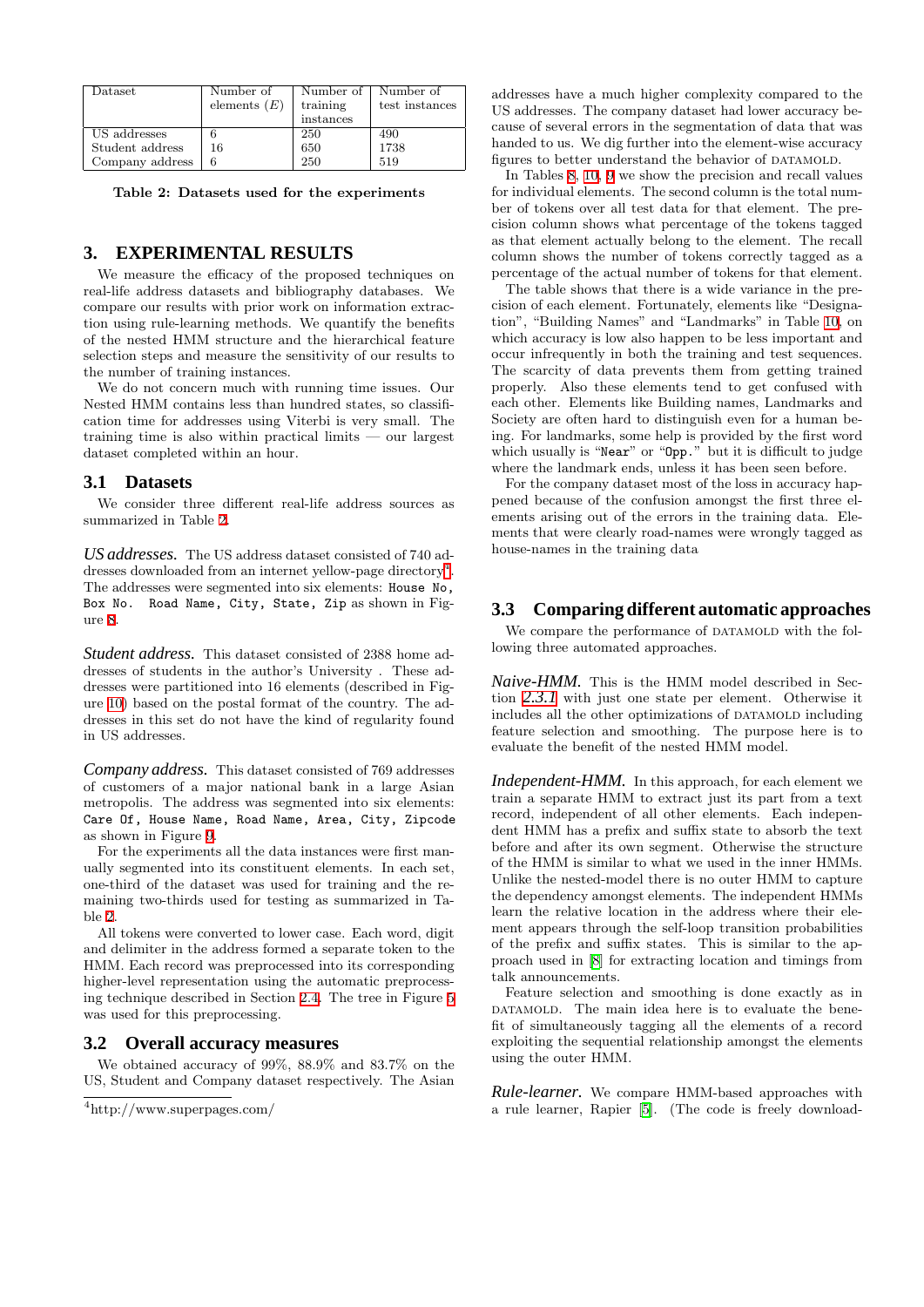| Element   | Tokens  | Precision | Recall |  |
|-----------|---------|-----------|--------|--|
|           | present | '%`       |        |  |
| House No. | 427     | 99.3      | 99.765 |  |
| Po Box    | 10      | 57.142    | 40.0   |  |
| Road Name | 1268    | 99.449    | 99.763 |  |
| City      | 611     | 100.0     | 99.509 |  |
| State     | 490     | 100.0     | 100.0  |  |
| Zipcode   | 490     | 100.0     | 100.0  |  |
| OveraII   | 3296    | 99.605    | 99.605 |  |

<span id="page-8-0"></span>Figure 8: US addresses

|               |         |           | Recall |
|---------------|---------|-----------|--------|
| Element       | Tokens  | Precision |        |
|               | present | $\%$      |        |
| CareOf        | 278     | 90.604    | 48.561 |
| House Address | 2145    | 77.343    | 88.484 |
| Road Name     | 1646    | 78.153    | 73.025 |
| Area          | 808     | 91.7      | 83.415 |
| City          | 527     | 99.81     | 100.0  |
| Zip Code      | 519     | 100.0     | 100.0  |
| Overall       | 5923    | 83.656    | 83.656 |

<span id="page-8-2"></span>Figure 9: Company addresses

| Element     | Precision<br>Tokens |        | Recall |
|-------------|---------------------|--------|--------|
|             | present             | $(\%)$ | $(\%)$ |
| $Care$ Of   | 281                 | 98.091 | 91.459 |
| Department  | 99                  | 100.0  | 20.202 |
| Designation | 98                  | 45.098 | 23.469 |
| House No.   | 3306                | 95.681 | 90.471 |
| Bldg. Name  | 1702                | 73.204 | 77.849 |
| Society     | 3012                | 76.554 | 85.856 |
| Road Name   | 2454                | 84.815 | 88.997 |
| Landmark    | 443                 | 88.338 | 68.397 |
| Area.       | 2364                | 93.277 | 89.805 |
| PΟ          | 231                 | 86.473 | 77.489 |
| City        | 1785                | 96.561 | 97.535 |
| Village     | 40                  | 100.0  | 13.333 |
| District    | 138                 | 93.333 | 81.159 |
| State       | 231                 | 96.38  | 92.207 |
| Country     | 20                  | 100.0  | 45.0   |
| Zipcode     | 3042                | 99.967 | 99.934 |
| Overall     | 19246               | 88.901 | 88.901 |

<span id="page-8-1"></span>Figure 10: Student addresses

Figure 11: Precision and recall values for different datasets shown broken down into the constituent elements.



<span id="page-8-4"></span>Figure 12: Comparison of four different methods of text segmentation

able on the internet  $5$ ). Rapier is a bottom-up inductive learning system for finding information extract rules. It has been tested on several domains and found to be competitive. It uses techniques from inductive logic programming and finds patterns that include constraints on the words, partof-speech tags, and semantic classes present in the text in and around the tag. Like the Independent-HMM approach it also extracts each tag in isolation of the rest.

Figure [12](#page-8-4) shows a comparison of the accuracy of the four methods Naive-HMM, Independent-HMM, Rule-learner and DATAMOLD. Accuracy is defined as the number of tokens correctly assigned to its element as a fraction of the total number of tokens in the test instance. The number of training and test instance for each dataset is as shown in Table [2](#page-7-1). We can make the following observations from these results.

• The Independent-HMM approach is significantly worse than DATAMOLD because of the loss of valuable sequence information. For example, in the former case



Figure 13: Accuracy by generalizing features at various levels of the feature taxonomy of Figure [5](#page-5-1)

<span id="page-8-5"></span>there is no restriction that tags cannot overlap — thus the same part of the address could be tagged as being part of two different elements. With a single HMM the different tags corroborate each other's finding to pick the segmentation that is globally optimal.

- Naive-HMM gives  $3\%$  to  $10\%$  lower accuracy than the nested-HMM approach of DATAMOLD. This shows the benefit of a detailed HMM for learning the finer structure of each element.
- The accuracy of Rapier is considerably lower than DATAmold. Rapier leaves many tokens untagged by not assigning them to any of the elements. Thus it has low recall. However, the precision of Rapier was found to be competitive to our method  $-89.2\%$ , 88%, and 98.3% for Student, Company and US datasets respectively. The overall accuracy is acceptable only for US addresses where the address format is regular enough to be amenable to rule-based processing. For the complicated sixteen-element Student dataset such rule-based processing could not successfully tag all elements.

#### **3.4 Effect of feature selection**

In the graphs in Figure [13](#page-8-5) we study the effect of choos-

<span id="page-8-3"></span> $5$ <http://www.cs.utexas.edu/users/ml/rapier.html>, November 2000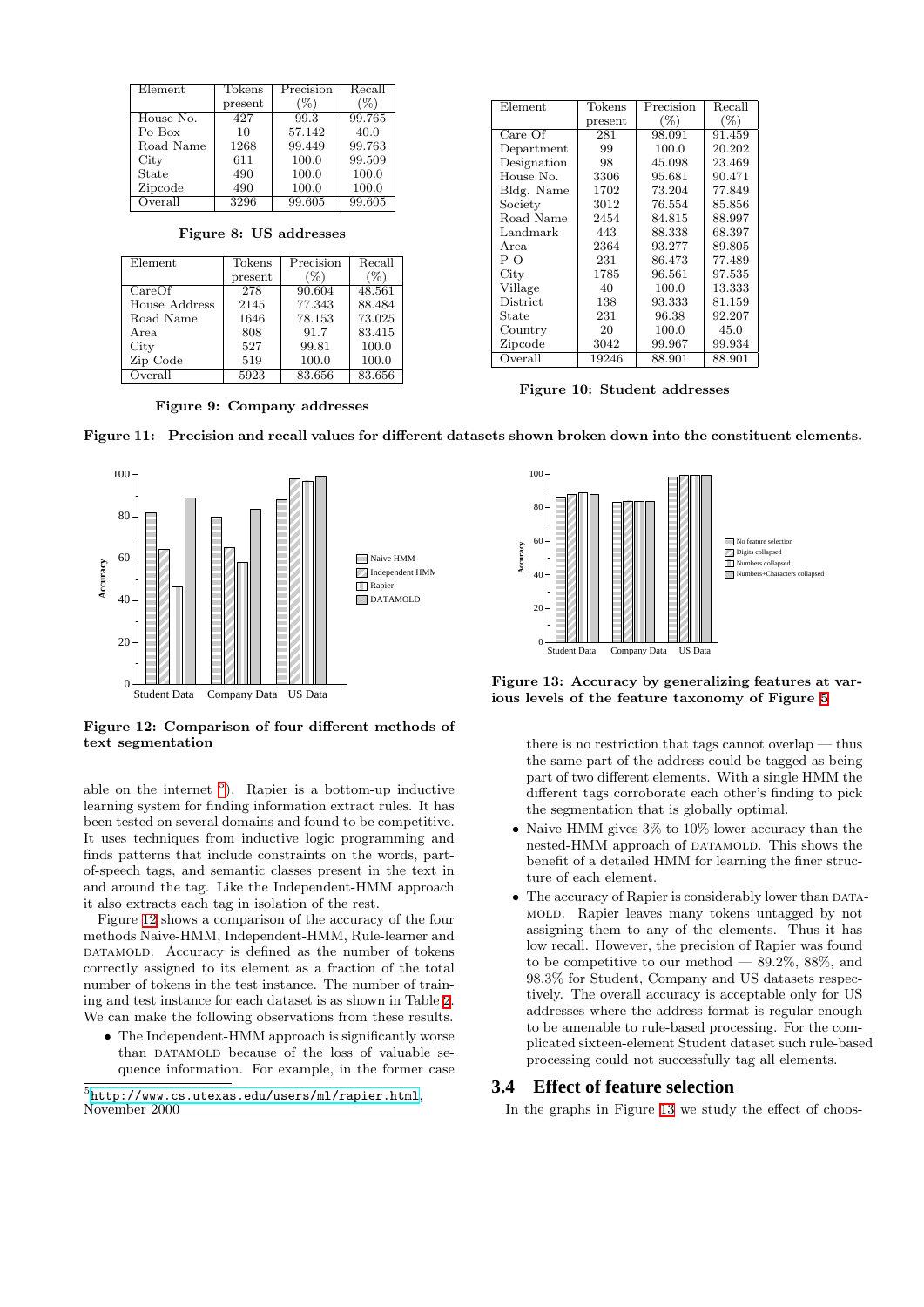ing features at different levels of the taxonomy tree shown in Figure [5.](#page-5-1) For each dataset, the first bar shows accuracy without any feature selection, i.e, all features are at the lowest level of the taxonomy tree. The second bar is where individual numbers are grouped based on the number of digits it contains. The third bar is where all numbers are represented as a single symbol irrespective of their length. Finally, the fourth bar is where all individual letters are also aggregated to a single special token. For the Student dataset, the highest accuracy is achieved by the third option that gives a 4% boast in accuracy over not doing any feature selection. The other two datasets also show a slight boast in accuracy with feature selection.

## **3.5 Effect of training dataset size on accuracy**

The size of the training data is an important concern in all extraction tasks that require manual effort in tagging the instances. In most such information extraction problems, untagged data is plentiful but tagged data to serve as training records is scarce and requires human effort. We study the amount of training effort needed to achieve peak performance.

In Figure [17](#page-10-1) we show accuracies for different sizes of training data with DATAMOLD. The test data for each point in the graph is the total available data as show in Figure [2](#page-7-1) minus the data used for training. The results show that HMMs are fast learners. For US addresses (Figure [14\)](#page-10-2), just 50 addresses achieved the peak accuracy of 99.5% on 690 test instances and just 10 addresses yielded an accuracy of 91%. For the Student dataset (Figure [15](#page-10-3)) with 150 training addresses we get 85% accuracy on 2238 addresses and with 300 addresses reach 89% accuracy on the remaining 2088 addresses. Further increasing the training size only slightly boasts the accuracy. Similar trend is observed for the Company dataset in Figure [16.](#page-10-4)

#### **3.6 Experiments on Bibliography data**

The results so far were based on postal addresses. We verify the generality of DATAMOLD by using it for segmenting bibliography references.

The bibliography entries were obtained from two sources. The first source was a collection of PDF files whose references were known to have been generated using bibtex. We extracted the text part of the references in the PDF file (using screen cut and paste), so that each entry was a text string without any of the latex formating tags. The second source was bibliographic references from Citeseer<sup>[6](#page-9-1)</sup>. Citeseer data was chosen to also include examples of references not necessarily generated by bibtex.

The training set had 100 references and the test set had 205 references and the number of elements was 10 as shown in Table [3.](#page-9-2) The results on DATAMOLD and Rapier are shown in Table [3](#page-9-2). DATAMOLD vields an accuracy of  $87.3\%$  whereas Rapier although provides high precision suffers on the Recall. DATAMOLD tags all tokens — therefore the overall recall is equal to overall precision. In contrast Rapier leaves many tokens untagged causing the overall accuracy to drop.

The experiments showed that DATAMOLD is an effective tool for accurate segmentation of real-life datasets chosen from three very different domains: US addresses, irregular Asian addresses and bibliographic records. The results are

|                 |               | DATAMOLD |        | Rapier |        |
|-----------------|---------------|----------|--------|--------|--------|
| Element         | <b>Tokens</b> | Prec.    | Recall | Prec.  | Recall |
|                 | present       | $(\%)$   | $(\%)$ | $(\%)$ | $(\%)$ |
| Author          | 1174          | 88.07    | 86.20  | 0.00   | 0.00   |
| Title           | 1591          | 90.26    | 97.86  | 92.60  | 51.31  |
| Conference      | 1248          | 81.94    | 90.87  | 92.87  | 70.32  |
| Volume          | 158           | 96.43    | 85.44  | 0.00   | 0.00   |
| Pages           | 336           | 91.52    | 93.15  | 0.00   | 0.00   |
| Year            | 191           | 99.46    | 96.86  | 98.31  | 93.09  |
| Month           | 66            | 100.00   | 95.45  | 100.00 | 100.00 |
| Organization    | 80            | 86.21    | 31.25  | 0.00   | 0.00   |
| Publisher       | 127           | 66.97    | 57.48  | 0.00   | 0.00   |
| $\rm Address$   | 93            | 75.56    | 36.56  | 0.00   | 0.00   |
| Type            | 35            | 81.82    | 25.71  | 0.00   | 0.00   |
| School          | 13            | 42.86    | 23.08  | 0.00   | 0.00   |
| Note            | 24            | 100.00   | 37.50  | 0.00   | 0.00   |
| $_{\rm Editor}$ | 168           | 77.14    | 48.21  | 0.00   | 0.00   |
| Overall         | 5304          | 87.35    | 87.35  | 93.46  | 36.48  |

<span id="page-9-2"></span>Table 3: Accuracy of DATAMOLD and Rapier on bibtex data

considerably better than state of the art rule learning systems especially for the more complicated domains. The experiments also established the usefulness of the nested HMM model and feature selection. An analysis of the effect of training data size on accuracy established that HMMs are fast learners and in most cases 10% of the available segmented examples was enough to reach within 1% of the peak accuracy.

# <span id="page-9-0"></span>**4. RELATED WORK**

The problem of extracting structure from unstructured documents can be addressed at various levels of complexity. On one extreme is the classical semantics extraction problem from free text using sophisticated natural language processing [\[5\]](#page-11-18). The other more approachable problem is structure extraction based on syntactic patterns. A popular subproblem in this space is extracting structured fields from HTML documents. Wrappers, as these are popularly called, do shallow information extraction based on syntactic cues present as HTML tags. Except for a few initial systems like TSIMMIS[[11](#page-11-4)] and ARANEUS [\[22](#page-11-8)] that are based on manual approaches, most of the recent ones follow the same learn-from-example approach. Example systems of these kind are WEIN [\[17\]](#page-11-2), SoftMealy[[13\]](#page-11-22), Stalker[[25,](#page-11-6) [3\]](#page-11-23), W4F[[2](#page-11-24)], XWrap[[20](#page-11-5)] and [\[7\]](#page-11-7).

Many of these systems assume that the HTML is a regular list of multi-attribute data as would be machine generated from a database. WEIN[[17](#page-11-2)], one of the early wrappers, deploys a rule-based system to find the left and right HTML tags to separate attributes. Stalker [\[25\]](#page-11-6) follows the same rule-based technique but hierarchically learns to identify finer and finer structure of the document. The extraction for members within the same hierarchy are learnt independently like in WEIN. Softmealy [\[13](#page-11-22)] learns to simultaneously extract multiple elements like we do but they use a deterministic finite state automata (DFAs). DFAs are simpler than HMMs since transitions and output symbols do not have probabilities associated with them. When there is ambiguity in the rules of two out-going edges, they rely on external heuristics to decide which one to pick. In contrast an HMM will explore both possibilities and pick the one that gives highest total probability.

<span id="page-9-1"></span><sup>6</sup> <h>ttp://citeseer.nj.nec.com/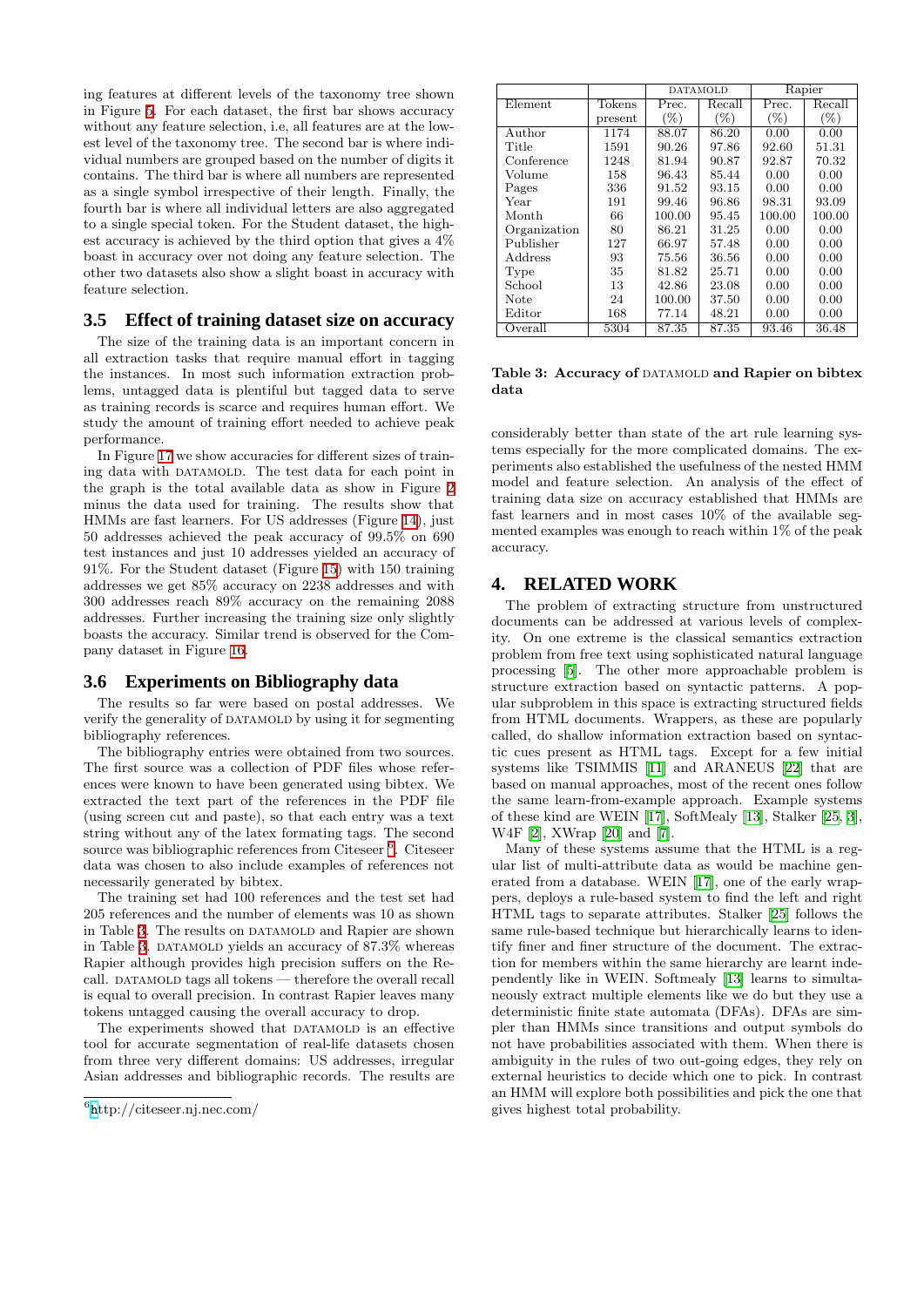

Figure 14: US addresses Figure 15: Student Addresses Figure 16: Company Addresses

<span id="page-10-2"></span><span id="page-10-1"></span>Figure 17: Effect of training data size on accuracy for different datasets

Our problem instances are far more irregular — order of fields is not fixed, not all fields are present in all examples, demarcation between fields is often not present. Also wrappers rely extensively on HTML separator tag and give only secondary importance to the words in the element itself and the length distribution of the words.

We next discuss related work in the more challenging area of information extraction from free text. We discussed in Section [3](#page-7-0) Rapier [\[5\]](#page-11-18), a bottom-up rule learning algorithm. Another rule-based algorithm is Whisk presented in[[29\]](#page-11-1). Nodose [\[1\]](#page-11-20) is a semi-automated free-text wrapper where the user manually specifies a set of candidate rules for pattern extraction and the system follows a simple generate and verify hypothesis model to find the best pattern.

Hidden Markov Models[[8](#page-11-19), [9](#page-11-25), [28,](#page-11-26) [21](#page-11-27), [4](#page-11-28)] have been deployed for a few information extraction tasks like extracting "Dates" and "Locations" from talk announcements[[9](#page-11-25)], extracting names and numeric entities like price from free text documents [\[4](#page-11-28)], extracting tags like "Title", "Author" and "Affiliation"from headers of computer science research papers. Of these all except [\[28](#page-11-26)] extract independent HMMs for each tag in isolation of the others like in Rapier and Whisk[[29\]](#page-11-1). In our experiments we found the independent HMM approach to be inferior to the single HMM approach used in DATAMOLD. Also, DATAMOLD has a number of enhancements over the the basic HMM model used in [\[28](#page-11-26)] including, feature selection on a concept hierarchy of the input tokens, incorporating database dependencies through a modified Viterbi algorithm and the nested practical structure learning algorithm.

## <span id="page-10-0"></span>**5. CONCLUSION**

In this paper we presented an automated approach for segmenting unformatted text into a set of structured elements. This has applications in the crucial address cleaning phase of warehouse construction, reference matching phase of automated citation graph construction and generically in constructing structured queryable databases from unformatted records.

Recently there has been a lot of interest in extracting structure from HTML documents. The text segmentation problem is different and more challenging in that separators between elements is rarely present and data is highly irregular because most of it is human generated — often by different people at different times.

<span id="page-10-4"></span><span id="page-10-3"></span>We propose a practical method based on the powerful Hidden Markov Modeling technique. The basic HMM method had to be extended in various ways to solve practical information extraction tasks. We proposed a nested two-level model for learning the structure of the HMM. We introduce a concept hierarchy on the input features for robust smoothing and automatic feature selection. We provide means for tightly integrating information derived from external databases into the basic HMM-based optimizations through a modified optimal Viterbi algorithm. The result is a unified learning model that can simultaneously tag elements exploiting cues from several sources, including, frequently occurring words within an element, partial sequential relationship amongst elements, length distribution of elements, and external databases of relationship amongst symbols. This global optimization driven approach is a departure from existing rule-based systems for information extraction that rely on heuristics to control the order in which rules are fired and extract each element in isolation exploiting only a subset of the information that an HMM can exploit.

Experiments on real-life address and bibliography datasets yield accuracies ranging from 84% and 89% on two complicated datasets of Asian addresses to 99.6% on templatized western addresses and 87.3% on bibliography records. These results were found to be considerably better than a stateof-the-art rule-learning algorithm for information extraction in free text documents. Further experiments proved that HMMs are fast learners and with just 50 to 100 training instances we get close to the maximum accuracy.

Given the encouraging results and the intuitive, humaninterpretable nature of the model we believe that the HMM approach is an effective method for several practical information extraction problems.

Future work in the area include correcting and allowing for spelling mistakes in the data, automatically supplying missing fields for some records and exploiting active learning methods to reduce the amount of training data that needs to be manually tagged.

*Acknowledgements.* We would like to acknowledge the contribution of Vijay R. Borkar, Satya Sundar Sahoo and Mamata Desai who painstakingly hand-tagged the test data. We are also indebted to Arvind R. Hulgeri for his constructive suggestions.